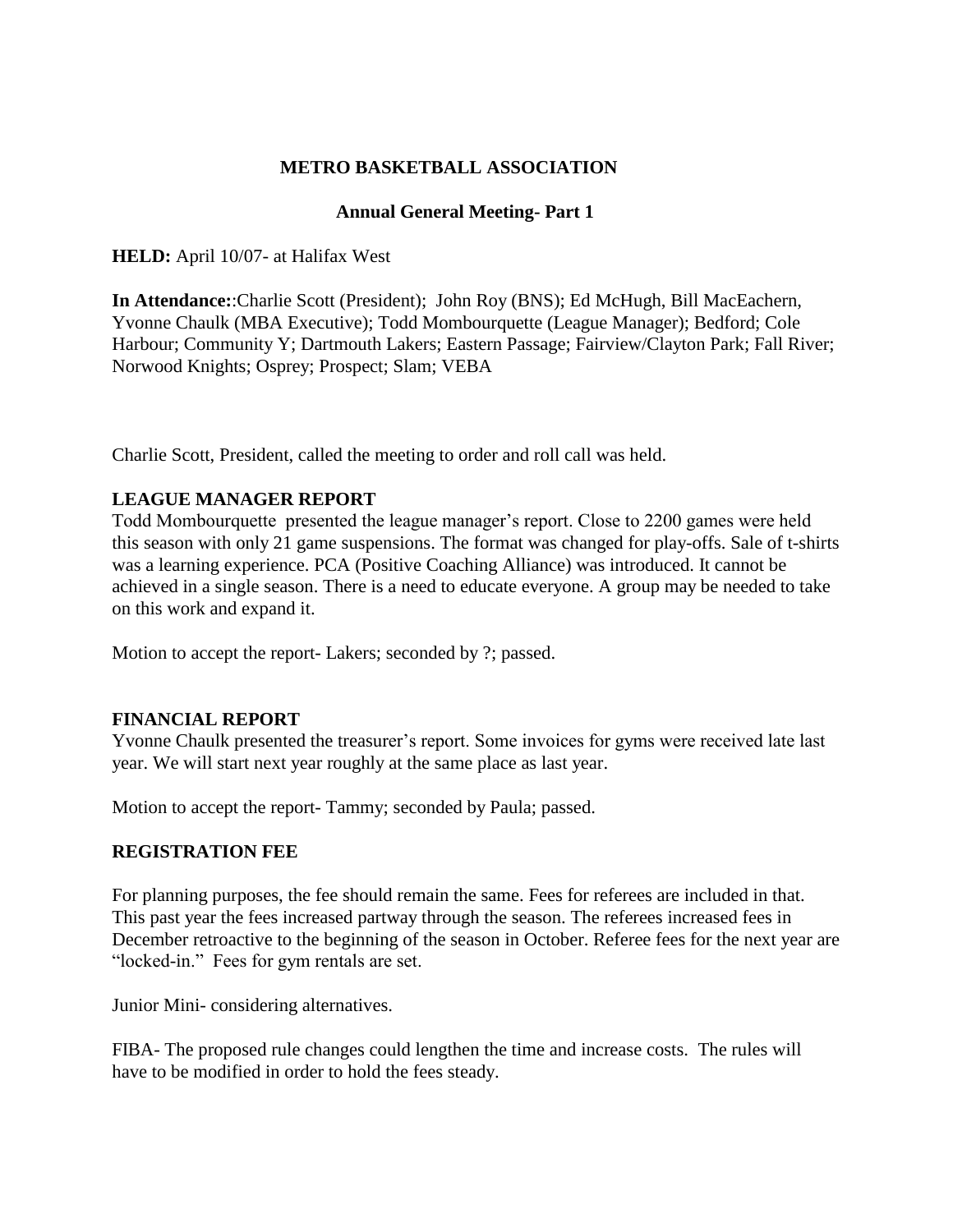Surplus at the end of this year is very close to last year's total.

We are in good shape financially.

#### **BNS FEE**

New fee of \$9 per player is being introduced to join BeOne (Canada Basketball). The question is whether the MBA should collect this or whether clubs should pay directly. Right now we collect \$175 per team. This will amount to an additional \$90 for a 10 player team.

Advantages to the program: access to coaching information; a strong national body; elite players will have to join in order to attend nationals; improvements to dated coaching manuals is another initiative; a need to build the sport nationally.

If it is optional for clubs to pay the fee through the MBA, administrative difficulties would arise.

There were questions in terms of what we get for the additional fee. It will represent about \$40,000 from the MBA. If we collected that money for our own purposes, we could use it to develop basketball here in Metro.

BNS said that this was a consultation rather than a "dictate" and clubs could pay the fee rather than the league.

A lively discussion ensued. There were questions as to whether the MBA had to collect the fee in order to join BNS.

The response from BNS was that they would appreciate it if we would facilitate the collection.

But then BNS said that it would be included in the BNS fee next season and we would have to pay both if we wanted to join BNS.

Fall River noted that if this is a condition, there is no choice.

VEBA spoke against the MBA collecting the fee. The MBA should not be in the business of taking fees. Not everyone sees the value to the BeOne program nor how it benefits the kids. There were questions as to whether Ontario players pay the same fee and whether their provincial body subsidizes the fee.

A debate over insurance followed. Insurance is essential. Questions as to whether there had ever been a vote at BNS over the fee also followed.

Questions arose as to what the MBA gets for the extra fee.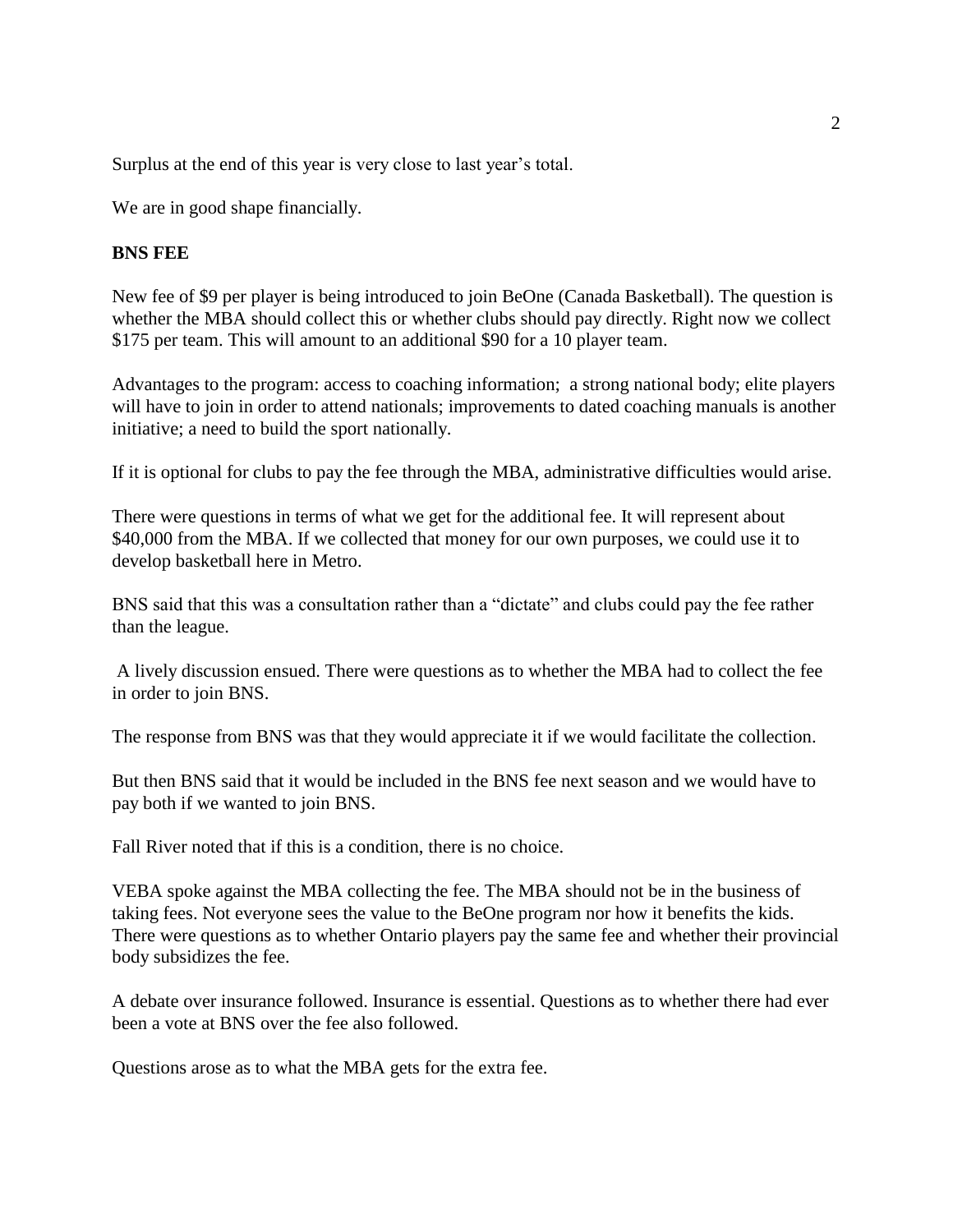BNS stated that we do not get anything for it and it is up to the MBA as to what they want to do. They are fine with separate cheques from the clubs and league.

The question is whether the MBA should collect the fee. Will that entail a different fee structure. Bill MacEachern preferred that we wait for further direction before making a decision.

We were told that we would likely lose things such as the 3 on 3 summer tournament if we opt out of the BeOne program. New Steve Nash program is also part of the program.

There was discussion about separating out the additional \$9 fee and keeping our fees stable.

Todd spoke about the mixed messages as to whether the fee will be separate or integrated. He pointed out that teams with low income parents already cannot come up with the fee. It will make a difference to some teams and our goal should be to keep basketball affordable. The insurance fee is only about 10% of what we collect now.

Motion from Keith Higgins. Seconded by ? - "that the MBA will collect BNS fees next year and will collect the \$9 as part of the fee."

BNS said that if we collect the BNS fees, then we must collect the BeOne fee.

Questions arose in terms of whether that will be \$9 per player or whether there will be a per team fee . We do not always pay \$15 per player. We now pay per team and larger teams pay less.

There were also questions as to whether this was a valid motion since it was impossible to object unless we voted to leave BNS. If our options are to collect the full fee or nothing, we would need to get insurance elsewhere.

Question called. Motion passed with three clubs opposed- Norwood, Fairview and VEBA.

### **FIBA RULES**

Modifications are being proposed.

Motion - that the MBA form a small technical committee to work with BNS for as smooth as possible changes to FIBA.

Motion from Ed McHugh. Seconded by Vicki Traynor.

There is a need to be sure that the kids have the same rules all year rather than different rules at provincial tournaments. The referees will be made aware of the rule modifications.

BNS stated that as long as we are consistent, the refs would be fine with modifications to the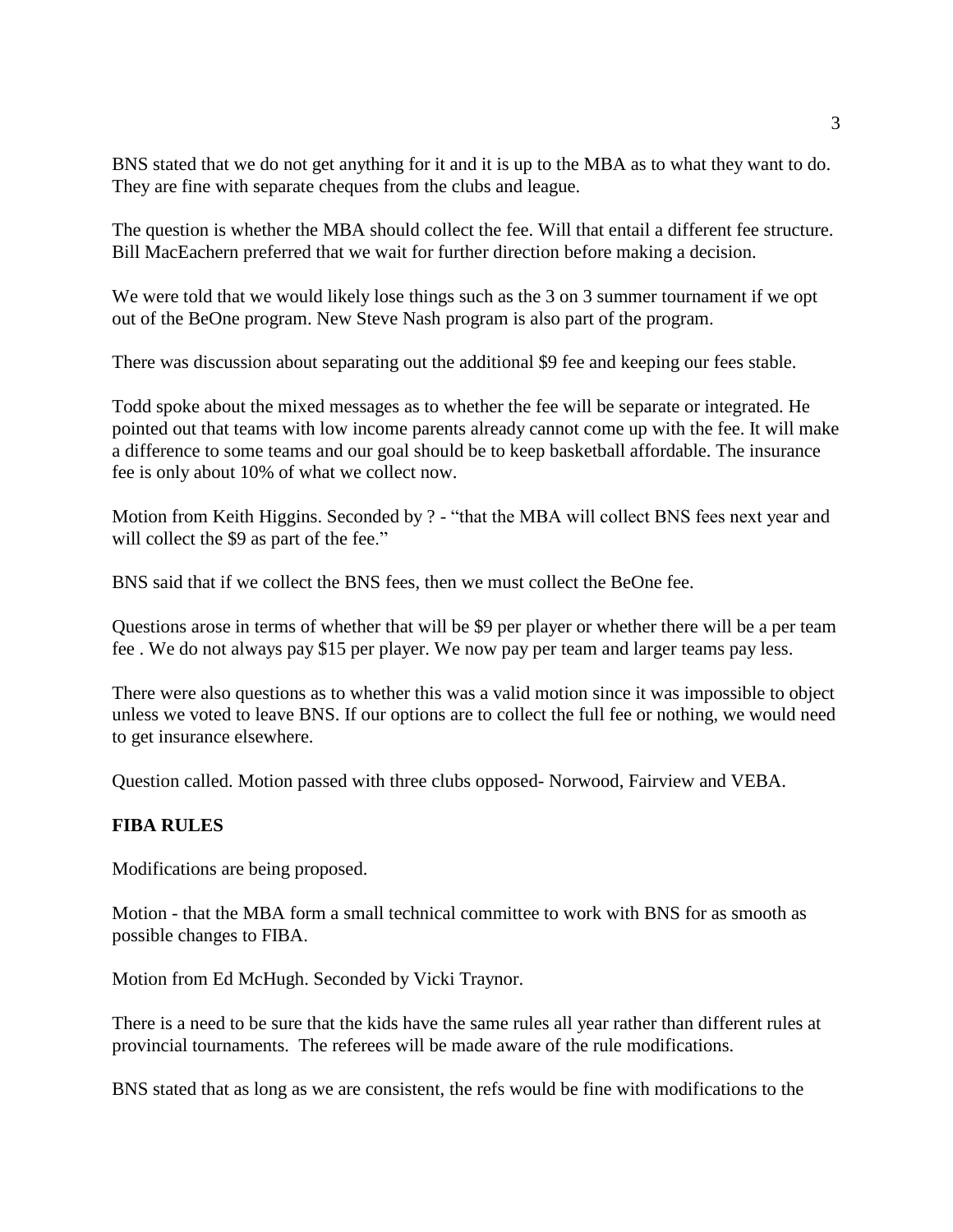rules.

Motion amended - "That the MBA form a small technical committee to ensure implementation of FIBA"

Motion by Ed McHugh; seconded by Vicki Traynor. Passed unanimously.

Ed McHugh will head the committee. Will need volunteers.

### **NEW FACILITY UPGRADE**

For informational purposes- Mark McGrath presented the plan for a new facility on the Bedford Commons. The community group has a loan from the province. They are looking for two things from the MBA- someone from MBA to discuss our needs in terms of the facility and whether we will commit to some rentals of the facility.

The plan is to have 4 courts dedicated to basketball.

Discussion about the way in which the MBA spreads games around Metro. 23 gyms are used and attempts are made to spread games in all areas.

### **JUNIOR MINI DIVISION**

Recommendation that we move to four on four; not keep score; use 1 ref per game; develop young refs; not put the stats in the paper or on the website

Motion by Tony Folkins- that we form an ad-hoc committee which will take submissions for 30 days and will come back with a report within 60 days looking at the objectives which we are trying to achieve and changes to the rules.

Discussion about recreational and competitive divisions with equal shifts.

BNS - is going to the Canada Basketball model with this stage being developmental.

A number of suggestions. Clubs told to submit their comments to the committee. Clubs will need the fee structure set as soon as possible.

Volunteers- Osprey will participate; Jim McFadgen from Prospect; Fall River.

Feedback from other clubs.

Seconded by Vicki. Motion passed

### **TEAMS MOVING UP/SEEDING OF DIVISIONS**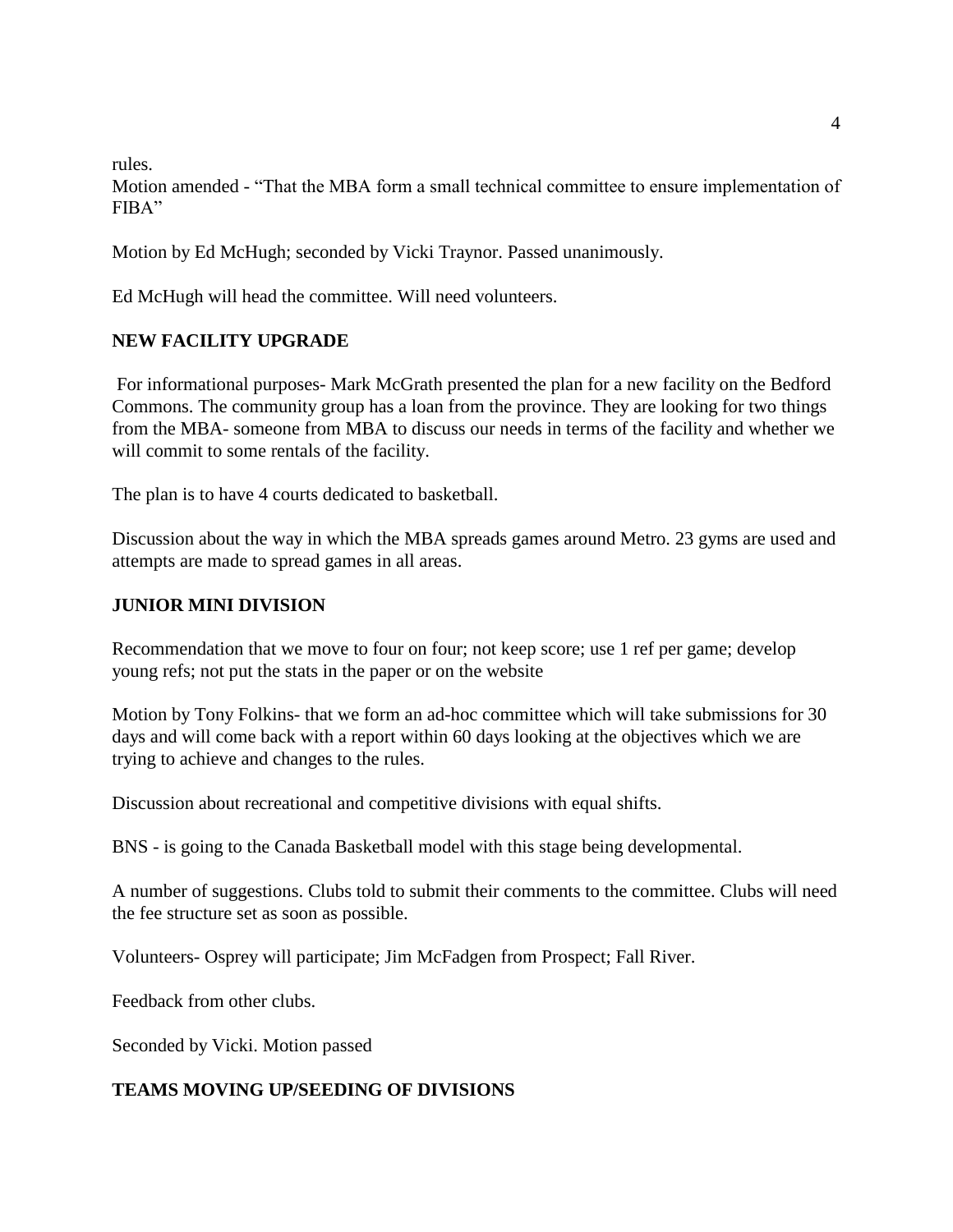Todd- biggest factor is that we do not want 100-20 scores. Another factor is the size of the players. We try not to move out of the age brackets but when a team is winning by 90 points, the benefits for either team are questionable. One of the problems is a stacked team and a club could divide it up so that a lower level team is mixed with it.

Discussion followed about the emotional aspects when a team is forced up. Community Y would like to see more consultation prior to a move. They would also like to see a clear process. It was pointed out that other sports do move teams up such as hockey and soccer. It is often done balancing the good of the many versus the good of the few.

One of the questions is whether a super-competitive coach should get to call all of the shots. There were comments that the league is doing a good job now. One of the difficulties is the volunteer division co-ordinators. Some are objective but others are not. Another difficulty is the need to have an even number of teams in a division in terms of the fiscal questions. There were comments that coaches have to take more responsibility for the large point gaps. Coaches who are still yelling at players with a 50 point gap are part of the problem.

Suggestion that we form a committee and a move to another division will have to go to that committee. Will need to set criteria and rationale. A more formal approach with flexible guidelines may assist. The group could document some guidelines and then become an appeal committee for the process.

Motion -that we form a group to document guidelines and then become a committee to actively work as an appeal committee for division moves

Amended motion- that the MBA form a committee to document guidelines in writing and then become an active appeal committee; members of the committee cannot be active coaches in the MBA

Motion - Ed McHugh; seconded - Tony Folkins; passed unanimously

Motion to adjourn and meet again in 2 weeks- Tony; seconded by Bill; passed.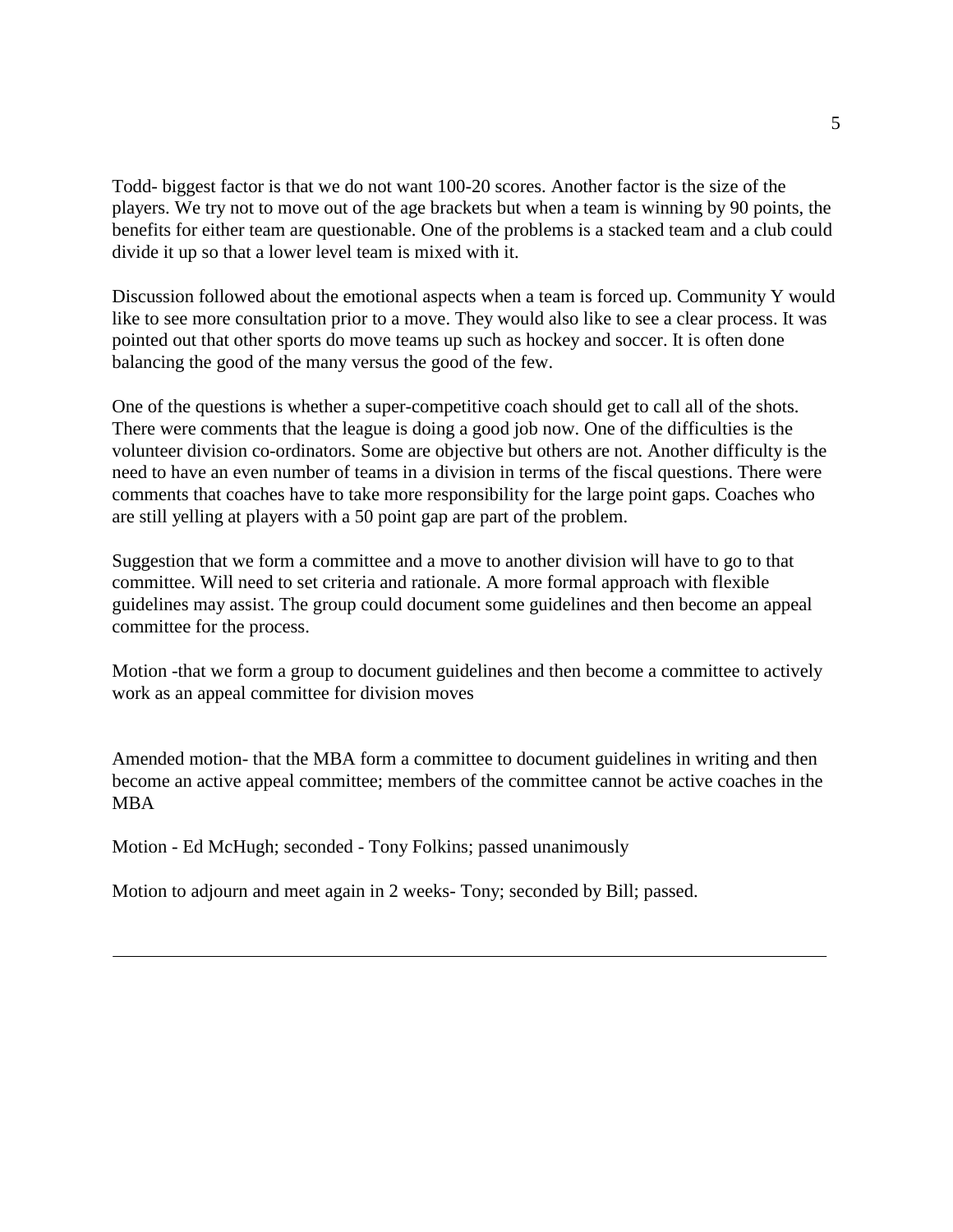### **METRO BASKETBALL ASSOCIATION**

# **Annual General Meeting- Part II**

**HELD** - May 1/07 at NSIT, Leeds Street

**In Attendance**- Bill MacEachern (MBA); Yvonne Chaulk (MBA); Ed McHugh (MBA); Charlie Scott (MBA); Keith Higgins (MBA and Slam); Linda Cleveland-Thompson( MBA and Norwood); Vicki Traynor (MBA and VEBA) ; Steve Johnson ( Bedford); Marcel Maessen (Lakers); Tony Folkins (Osprey); Jim McFadgen (Prospect); Mike Brien (BNS); John Roy (BNS).

Charlie Scott, President, called the meeting to order and roll call was held.

We continued with the items on the agenda at no. 9

**9- PCA Development**- There is a need for more club and parental involvement. We had a good turn-out of coaches this season. We will aim for long-term and brand new coaches next season.

Coaching Development-

Motion- by Ed McHugh- "As part of the league manager's position during the next 12 months that a coaching development model come forward for the AGM within the next year; that we pay an honorium; and that we call for volunteers or get a co-op student. Moved by Ed McHugh and seconded by Vicki Traynor

Discussion- the coaching manuals are outdated; BNS insists that we have a coach with level 1 on every bench during provincials but nothing has come forward yet in terms of coaching development. Knowledge, skill and behaviour should all be addressed. PCA may be filling in the gap in terms of behaviour.

Motion passed with Lakers voting against the motion.

### **10- Play-Off Format**

The format was better this year. Medals are better than t-shirts. We need a format and guidelines so that they are run consistently. For example, bristol board showing the results in all gyms would be helpful. We need to set minimum standards and then some groups may go beyond that.

### **11- High School Trial Up**

Should we allow "B" division players and Division 2 players to play in the league?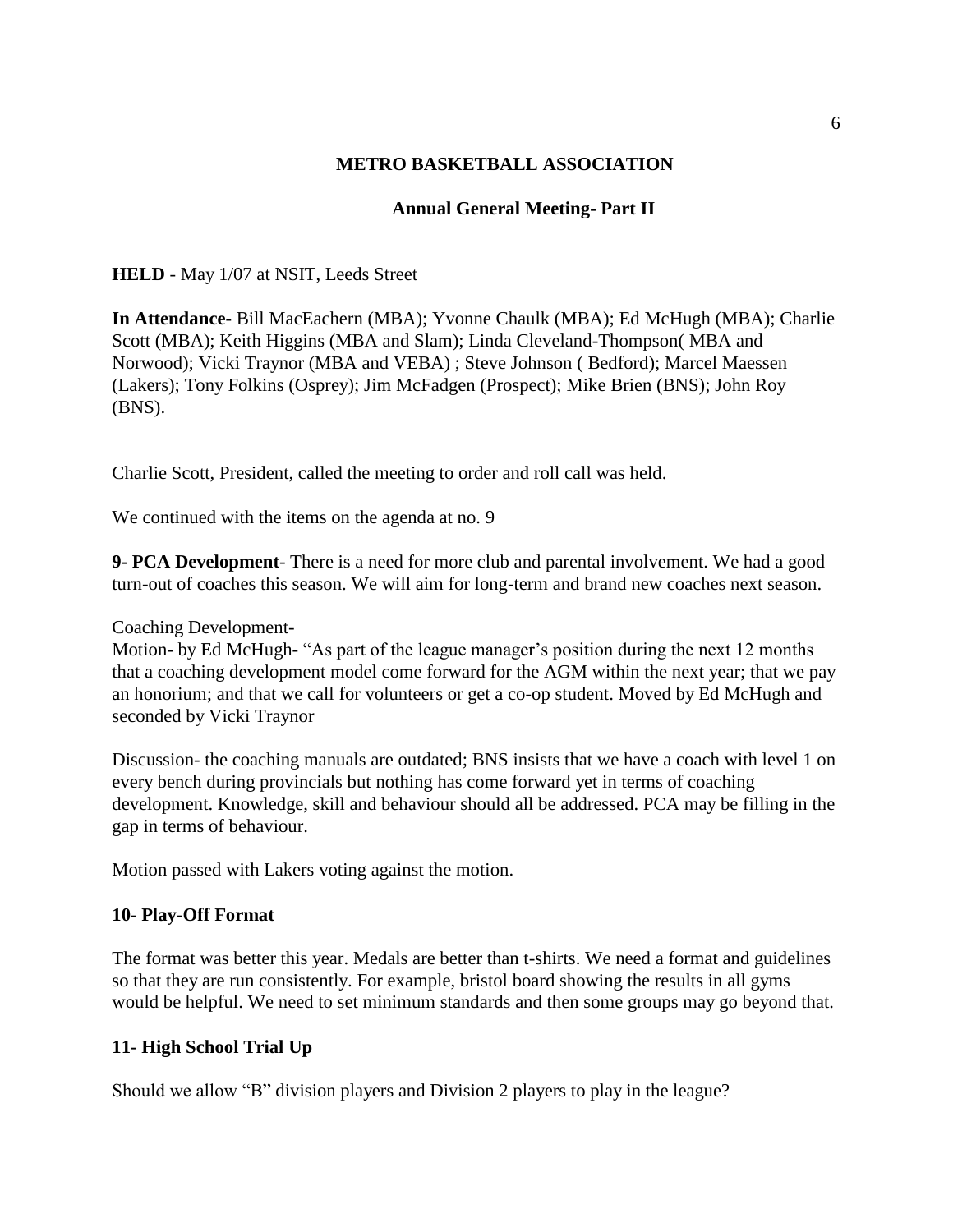Some high schools did lose "A" players who wanted to play "B" and league. Motion- "that we allow B and Division 2 players in the league." Motion by Marcel Maessen; seconded by Vicki Traynor. Passed unanmously.

#### **12- Junior Aged Players with Juvenile-**

The problem this year was the eligibility for provincials. The original plan had been to develop a junior division but we have not reached that stage.

Motion- "to do the same next year" (to mingle juvenile and juniors on mixed teams at juvenile). Motion - by Keith Higgins. Seconded by ??

This should be communicated to clubs and posted on the website. We might get more junior players if more players were aware of the opportunity. We will circulate the minutes to get the word out.

Motion carried.

#### **13-Executive Election**

Ed McHugh- President; Yvonne Chaulk- Treasurer; Past President- Charlie Scott; Members at large- Vicki Traynor, Jim Gannon, Bill MacEachern, Linda Cleveland-Thompson, Scott White, Keith Higgins

Discipline Committee- Ed McHugh resigns.

Call for nominations from the floor.

Slate of officers declared elected by acclamation.

#### **14- Constitution**

There is a need for guiding principles with flexibility in order to accommodate the rapid growth. Questions about whether it may hinder the association. A committee should be put in place to look at policies and procedures.

We should also register with the Registry of Joint Stocks.

Committee- Marcel Maesson, Ed McHugh and Bill MacEachern

We may need a special meeting to adopt the constitution.

Action item- schedule a special meeting - to deal with change to FIBA, the junior mini division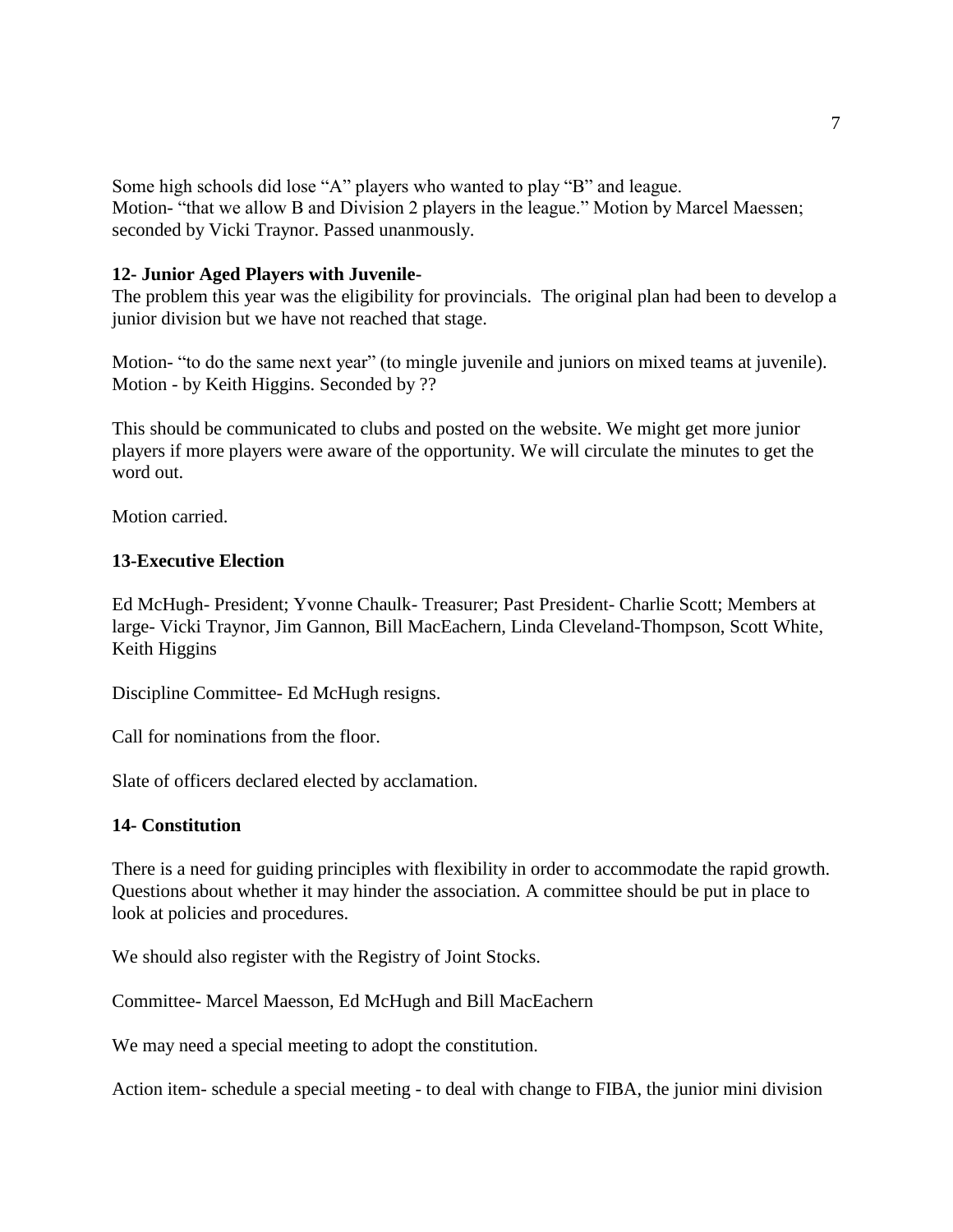and the constitution- for the fall before the coaches' meeting; likely mid-September

Recommendations should be sent out two weeks in advance so that people will know what will be discussed with proposed motions in writing.

Motion- that Bill and Marcel will form a committee and report by August  $30<sup>th</sup>$ . Motion- Jim: seconded- Bedford

### **15- Session Start Dates**

High school try-outs were late this past year. No motion.

# **16- New Business**

Motion- "Given that the MBA and Basketball Nova Scotia share many similar concerns yet are independently operating bodies, that the Executive recommends that any discussion of Basketball Nova Scotia policies or practices be curtailed during MBA meetings unless they deal directly with matters pertaining to the league itself. Discussion of BNS matters should be held at BNS meetings." – moved by Marcel; seconded - Jim

Amended to add "AGM" between MBA and meetings. Motion- Jim; seconded- Marcel Motion to amend- passed.

Motion as amended - Passed unanimously

Motion- "That in order to be considered, any solicitation to the MBA for a change in fee structure collected on behalf of another party, be presented in writing 14 calendar days prior to a meeting of the general membership, so that it can be distributed to the members for their consideration." – moved by Bill; seconded by Jim.

Passed unanimously.

Motion- "that we reconsider the motion "that the MBA will collect BNS fees next year." Motion- by Vicki Traynor; seconded- Linda

Discussion about leaving it to the new Executive to figure out

If the fee is per player, it will create administrative difficulties for the MBA. The fees per team will vary depending on the number of players. The first question is what the fee will be and the second is what will be the fee structure. Neither of these is clear. It could become an administrative nightmare.

Motion- defeated with Norwood and VEBA dissenting.